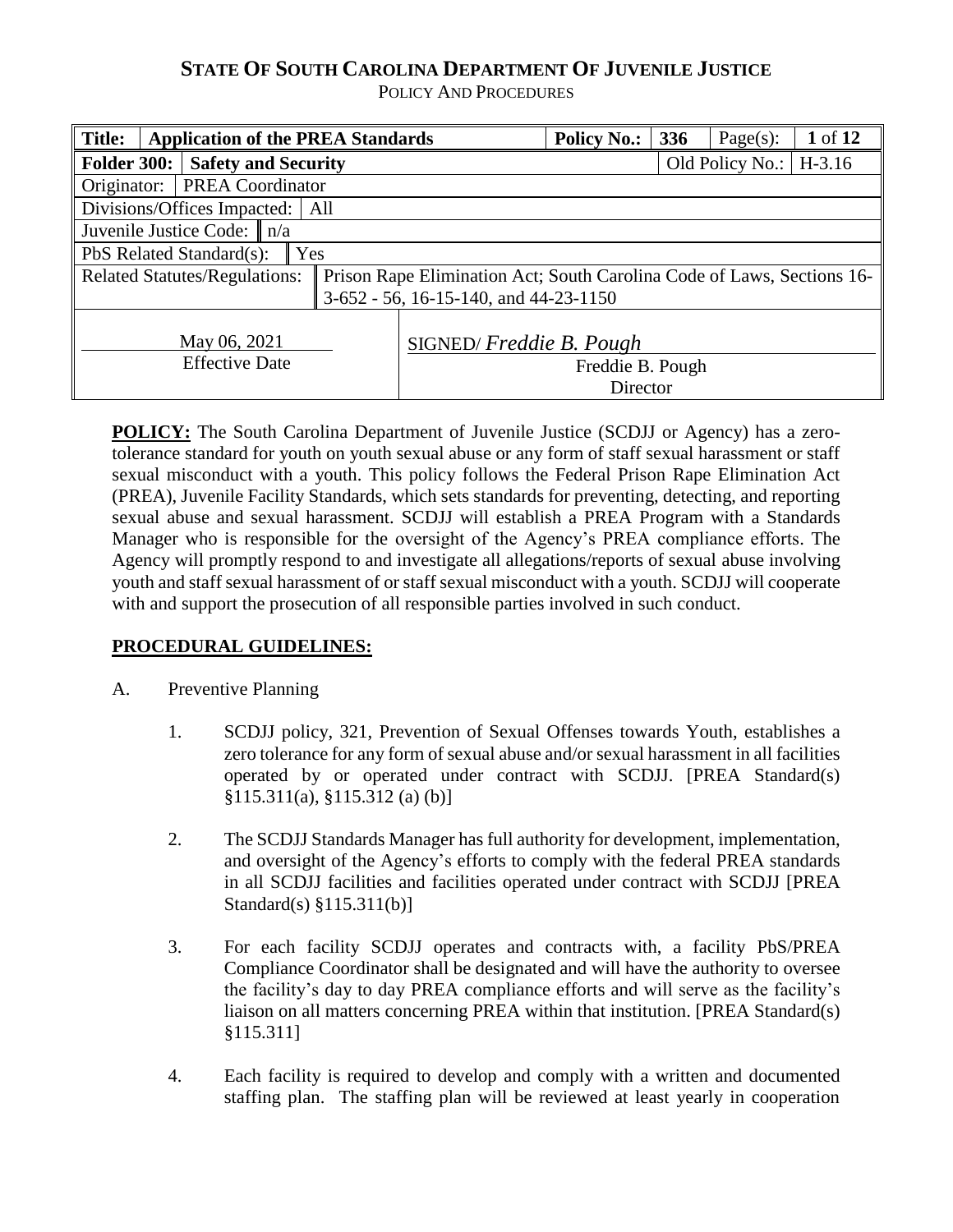| Title: Application of the SCDJJ Policy 336   Originator: PREA Coordinator   Page 2 of 12 |     |  |  |
|------------------------------------------------------------------------------------------|-----|--|--|
| <b>PREA Standards</b>                                                                    | No. |  |  |

between the Facility Administrator and the Agency Standards Manager in accordance with SCDJJ Policy 513, Supervision of Youth in Secure Facilities and the PREA Juvenile Facility Standards. [PREA Standard(s) §115.313 (a)]

- a. Each facility's written staffing plan will reflect pursuance to and maintenance of staffing rations of 1:8 during waking hours established by SCDJJ facility standard operating procedures, and 1:16 during sleeping hours. [PREA Standard(s) §115.313 (c)]
- b. Each facility will document and log all instances of non-compliance with the staffing ratios, which will include written corrective actions plans. All documentation of non-compliance will be provided to the facility PbS/PREA Compliance Coordinator for filing purposes. [PREA Standard(s) §115.313 (c)]
- 5. In accordance with SCDJJ Policy 513, Supervision of Youth in Secure Facilities, Intermediate to higher level supervisors will conduct and document all unannounced rounds/security checks. Unannounced rounds/security checks will be conducted weekly on all shifts and are prohibited from being announced or alerted to unless it is due to a legitimate operational function of the facility. [PREA Standard(s) §115.313 (e)]
- 6. Pursuant to SCDJJ Policy 312, Search Procedures, SCDJJ does not conduct crossgender strip searches, cross-gender visual body cavity searches, or cross-gender pat-down/frisk searches, except in limited and documented exigent circumstances. All cross-gender searches will be documented on Form 312B, Cross-Gender Search [PREA Standard(s) §115.315 (a)(b)(c)]
- 7. All SCDJJ facilities will develop and comply with a written and documented standard operating procedure which allows youth to shower, perform bodily functions, and change clothing without being completely viewed by other youth, non-medical staff, or staff of the opposite gender, except in limited and exigent circumstances, or in the line of one's official duties. [PREA Standard §115.315 (d)]
- 8. All SCDJJ facilities will ensure that all staff, volunteers, interns, visitors, and contractors are required by facility policies and procedures to announce their presence when entering a housing unit designated for youth of the opposite gender. Such requirements for announcements will be posted where immediately visible prior to entering the living area. [PREA Standard §115.315 (d)]
- 9. At no time will any SCDJJ facility search or physically examine a transgender or intersex youth for the purpose of determining the youth's genital status. [PREA Standard(s) §115.315(e)]
- 10. The Staff Development and Training Department will ensure all security staff are trained in how to conduct cross-gender pat-down/frisk searches, and searches of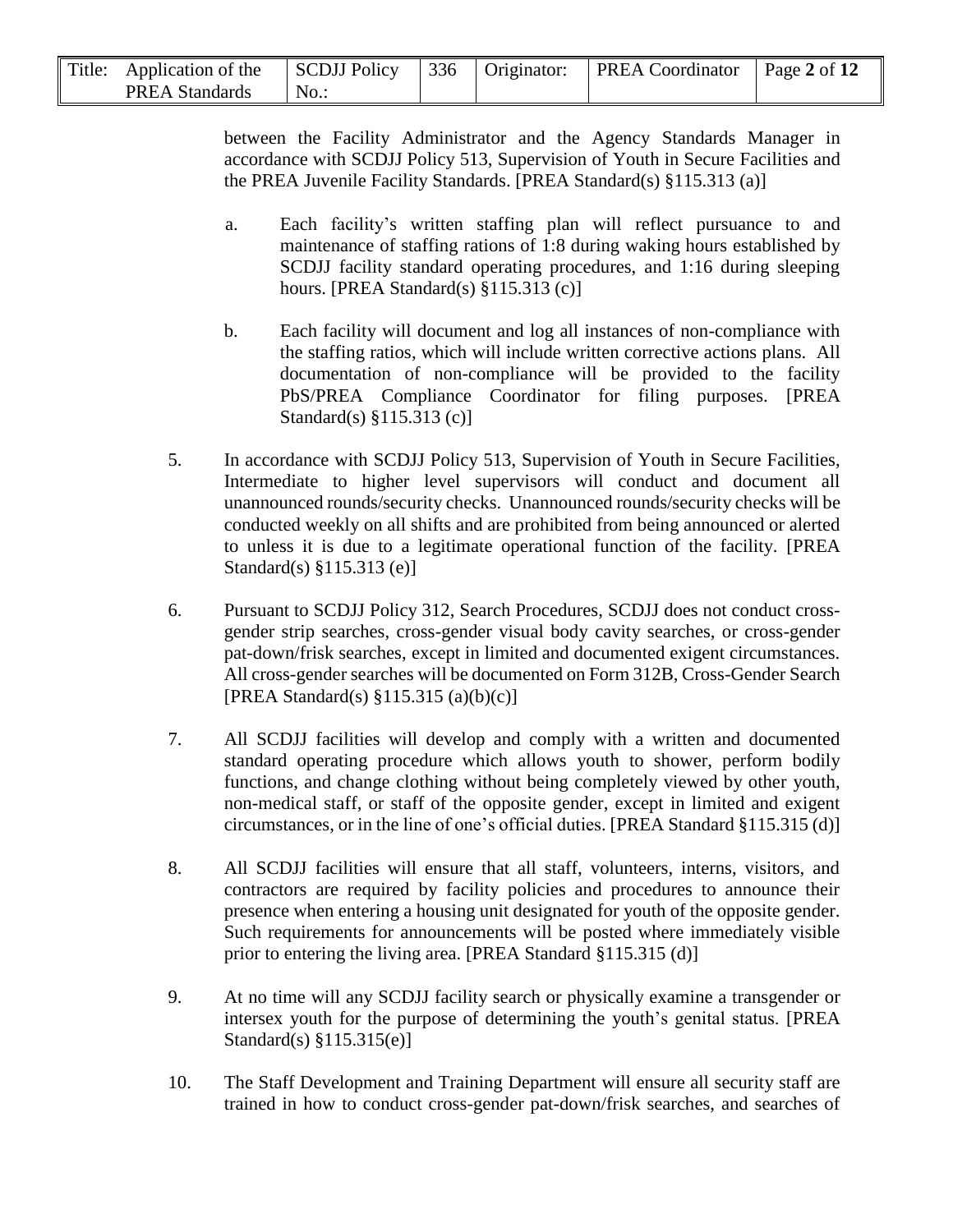| Title: Application of the SCDJJ Policy 336   Originator: PREA Coordinator   Page 3 of 12 |         |  |  |
|------------------------------------------------------------------------------------------|---------|--|--|
| <b>PREA Standards</b>                                                                    | $No.$ : |  |  |

transgender and intersex youth in a respectful manner, and consistent with security needs. [PREA Standard(s) §115.315 (f)]

- 11. Consistent with SCDJJ Policy 905, Youth with Disabilities, SCDJJ will make available an Americans with Disabilities Act (ADA) Coordinator who shall take appropriate steps to ensure youth with disabilities and those who are limited English proficient, have an equal opportunity to participate in or benefit from all aspects of the agency's PREA efforts.
- 12. SCDJJ will not rely on youth interpreters, youth readers, or any other type of youth assistants in obtaining information regarding investigations that may compromise the safety of the youth. [PREA Standard §115.316]
- 13. Consistent with SCDJJ Policy 230, Employee Recruitment and Selection, SCDJJ will conduct criminal background records checks before hiring or promoting any new hires or employees and will not hire or promote anyone who has engaged in sexual abuse of any kind. Individuals who have been accused of sexual harassment will be considered on a case by case basis. SCDJJ shall conduct criminal background records checks at least every five years for current employees and contractors who may have contact with residents or have in place a system for otherwise capturing such information for current employees. [PREA Standard(s) §115.317(a) and (e)]
- 14. When determining additions or considering new construction, SCDJJ will consider the effects of the design or modification upon the facility's ability to monitor and protect the youth from sexual abuse. [PREA Standard(s) §115.318]
- B. Responsive Planning
	- 1. SCDJJ's Division of Investigative Services is responsible for investigating all allegations of sexual abuse, consistent with SCDJJ Policy 328, Investigations. Evidence collection efforts will be collaborative with the local hospital of agreement and the South Carolina Law Enforcement Division, depending on the severity of the event, who is involved (youth or staff), and availability of evidence. [PREA Standard(s) §115.321 (a), §115.322]
	- 2. SCDJJ's Division of Investigative Services will ensure that a uniform evidence protocol that is developmentally appropriate for youth, is documented and used based on the most current law enforcement practices. [PREA Standard(s) §115.321  $(b)$ ]
	- 3. Any youth who alleges sexual assault will be given medical assistance consistent with SC DJJ Policy 321, Prevention of Sexual Offenses towards Youth. [PREA Standard(s) §115.321 (c)]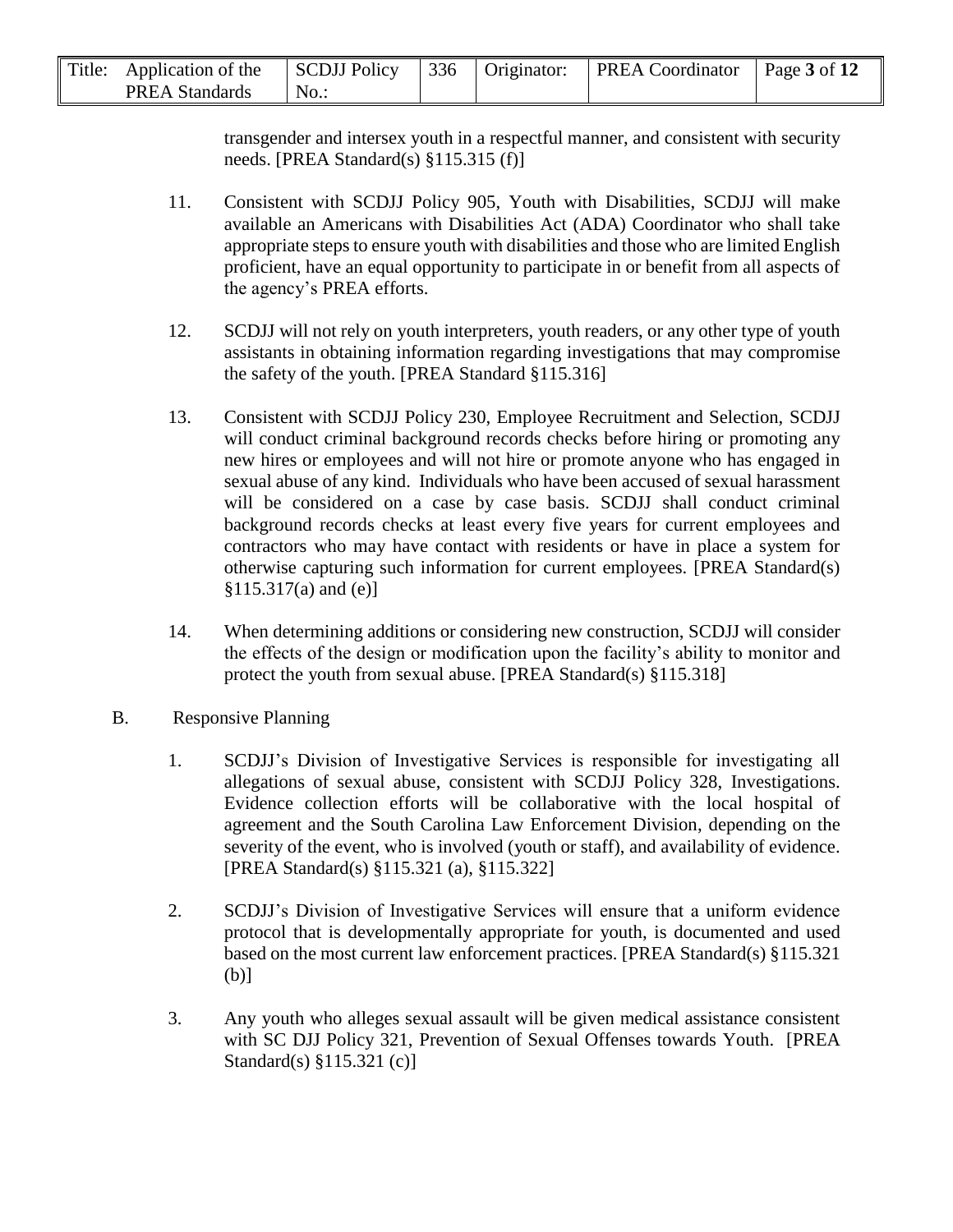| Title: | Application of the    | SCDJJ Policy |  | $\frac{1}{2}$ 336   Originator:   PREA Coordinator   Page 4 of 12 |  |
|--------|-----------------------|--------------|--|-------------------------------------------------------------------|--|
|        | <b>PREA Standards</b> | No.          |  |                                                                   |  |

- 4. In the event of an assault, the SCDJJ Mental Health Practitioners will ensure that the victim(s) are offered the services of an outside agency victim advocate consistent with SCDJJ Policy 321, Prevention of Sexual Offenses towards Youth and SCDJJ Policy 911, Mental Health Emergency and Crisis Intervention. [PREA Standard(s) §115.321 (d)(e)]
- 5. The Agency's Standards Manager will attempt to make available written Memorandum of Understanding/Agreement's with local/regional Child Advocacy Centers/Rape Crisis Centers to provide emotional support services. Such attempts will be documented and retained for monitoring purposes. [PREA Standard  $$115.353(c)]$
- 6. In the event that SCDJJ Division of Investigative Services does not investigate an allegation, the Chief of Investigations will request in writing that the investigating agency follow the requirements set by PREA Standard §115.321(a) through (e). [PREA Standard(s) §115.321 (f)]
- 7. All investigations of sexual misconduct investigated by the Division of Investigative Services, to include, but not limited to, sexual assault, sexual harassment, and inappropriate sexual behavior, by staff or youth, will have an investigative report completed within 45 days from the date of receipt. If additional time is required to complete the investigation, an extension request will be documented and approved through the Inspector General or designee. [PREA Standard §115.371 (a)]
- C. Training and Education
	- 1. All employees, youth, contractors, interns, and volunteers, to include contracted facilities, will receive training on SCDJJ Policy 321, Prevention of Sexual Offences towards Youth, which establishes the Agency's zero tolerance for sexual abuse and sexual harassment of youth, Contractor Conduct Agreement (Form 213A), or Policy 914, Volunteer Services. SCDJJ will provide employees a refresher training regarding these standards every two years to ensure that all employees know the Agency's current sexual abuse and sexual harassment policies and procedures. Documentation of this training will be placed in the employees file. [PREA Standard(s) §115.331, §115.332, §115.333]
	- 2. Consistent with SCDJJ Policy 321, each SCDJJ facility will ensure that all youth receive education on the Agency's zero-tolerance policy, their rights and responsibilities on how to be free from sexual abuse, sexual harassment, and retaliation for reporting. Such education will be provided to all youth within 10 days of intake. Documentation of provided education will be placed in the youth's permeant file. [PREA Standard §115.333]
	- 3. In addition to general training provided to all employees and training provided by the SC Criminal Justice Academy, the Division of Investigative Services will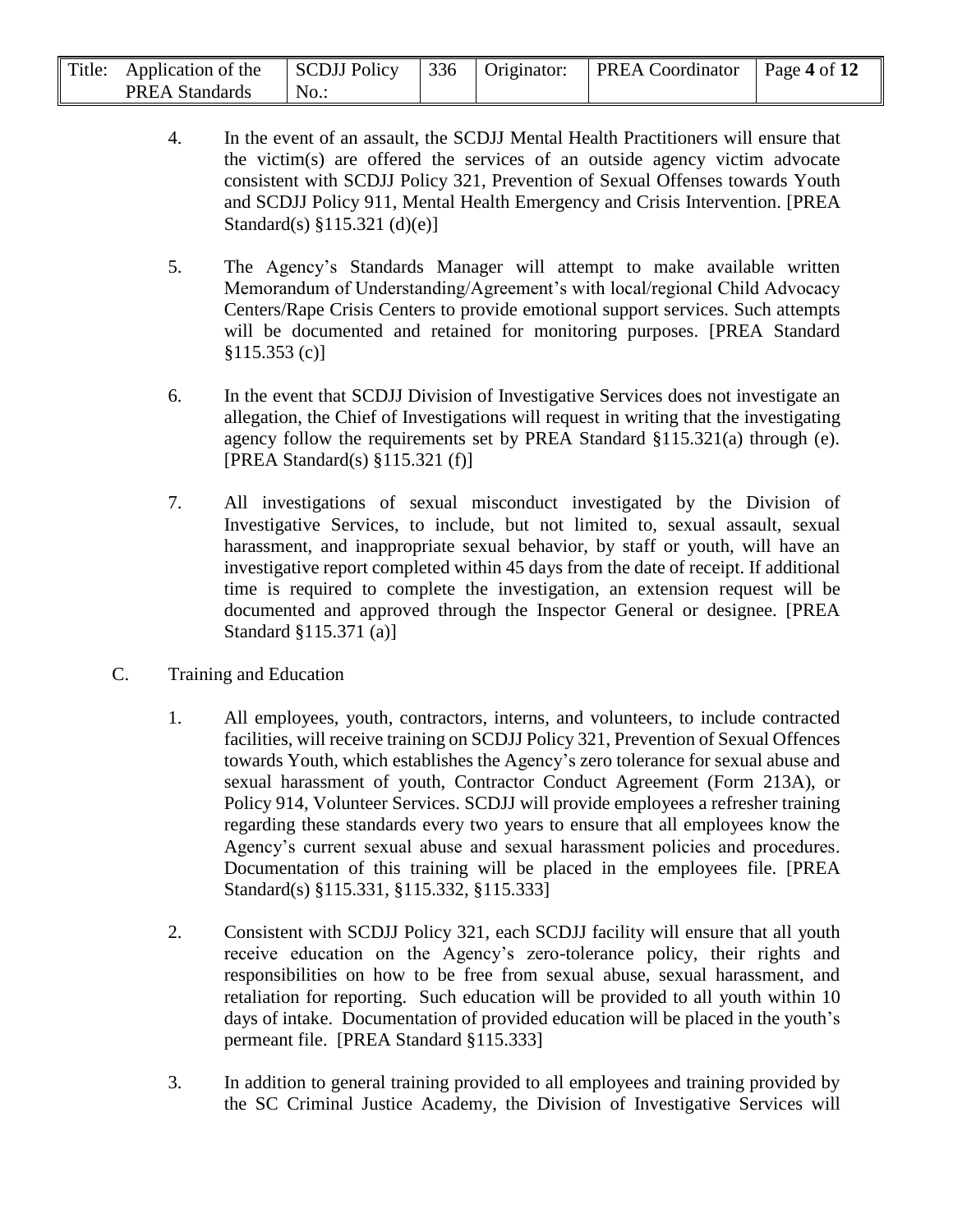| Title: Application of the SCDJJ Policy 336   Originator: PREA Coordinator   Page 5 of 12 |         |  |  |
|------------------------------------------------------------------------------------------|---------|--|--|
| <b>PREA Standards</b>                                                                    | $No.$ : |  |  |

ensure that its investigators who investigate allegations of sexual assault have specialized training as prescribed in PREA Standard §115.334. Such training will be renewed every two (2) years with documentation placed in the employees file [PREA Standard §115.331 (C)].

- 4. Consistent with PREA Standard §115.335, all medical and mental health (social workers, psychologists) personnel will receive specialized training on the identified items prescribed in Standard §115.335 (a) through (d). Such training will be renewed every two years with documentation placed in the employees file [PREA Standard §115.331 (C)].
- D. Screening for Risk of Sexual Victimization and Abusiveness
	- 1. All youth will be screened by an intake officer and a clinical practitioner for risk of vulnerability /abusiveness consistent with the PREA Youth Facility Standards requirements within 72 hours of arrival at each facility and before placement decisions and assignments are made. All secure facilities will use the Vulnerability to Victimization or Sexual Aggression Screening (VVSAS) Instrument (form 321D) provided.
	- 2. Each facility's multidisciplinary team will use the information obtained from the screening tool for vulnerability/abusiveness to help determine each youth housing, bed, program, education, and work assignment. Determinations for housing of youth will be documented on the Facility Housing Determination Form 321G, and reviews will be documented on the Facility Housing Re-Assignment/Review form 321H. SC DJJ Policy 321, Prevention of Sexual Offenses towards Youth; SCDJJ Policy 503, Long Term Facility Admissions; SCDJJ Policy 501, Evaluation Center Intake Operational Process; and SCDJJ Policy 500, Detention Center Admissions. [PREA Standard(s) §115.342 (a)]
	- 3. Consistent with SCDJJ Policy 323, Isolation of Youth, youth may be placed in isolation only as a last resort, when less restrictive measures of protection are not available and then only until an alternative means of keeping all youth safe can be arranged. [PREA Standard(s) §115.342 (b)]
	- 4. Youth who identify as lesbian, gay, bisexual, transgender, questioning/queer, or intersex (LGBTQI) will be treated in accordance with SCDJJ Policy 918, Youth Rights and Responsibilities, and SCDJJ Policy 222, Employee Ethics and Relations with Others. [PREA Standard(s) §115.342 (c)]. Employees completing the youth intake will complete the Sexual Orientation, Gender Identity, and Gender Expression (SOGIE Assessment) form (321E).
	- 5. In determining housing and programming for youth who identify as transgender or intersex, staff will complete the Transgender/Intersex Declaration of Preference Statement form (321F) and will utilize the youth's preferences in their assignment decision on a case-by-case basis. The facility's Multidisciplinary team will discuss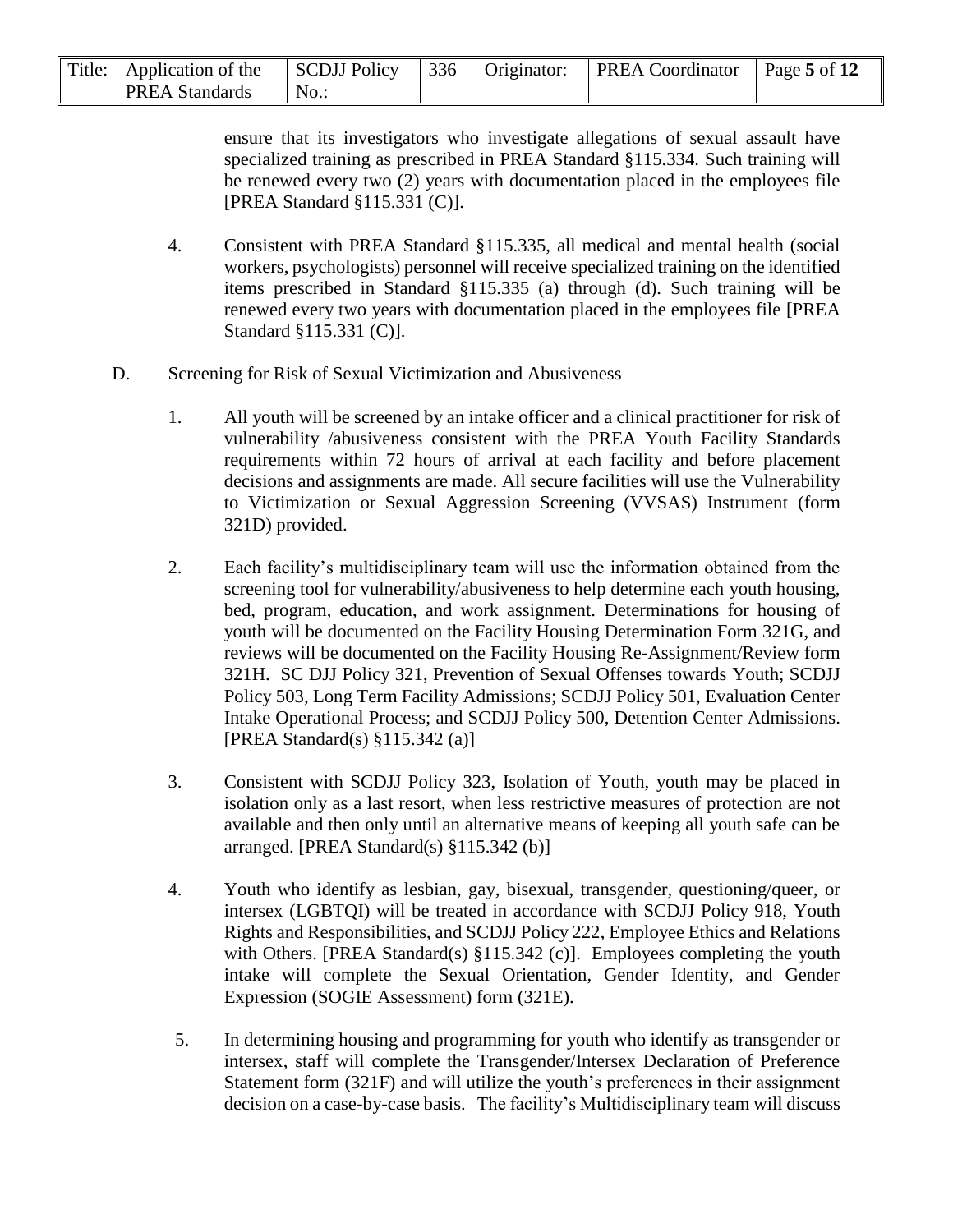| Title: | · Application of the  | SCDJJ Policy |  | $\frac{1}{2}$   336   Originator:   PREA Coordinator   Page 6 of 12 |  |
|--------|-----------------------|--------------|--|---------------------------------------------------------------------|--|
|        | <b>PREA Standards</b> | No.          |  |                                                                     |  |

placement, management, and security considerations consistent with SCDJJ Policies 503, 501, and 500. If the Multidisciplinary team choses to house a youth with the youth's gender opposite of his/her biological makeup, then the Multidisciplinary team will meet at least twice per year to discuss and document the youth's status. All decisions on the placement of housing of transgender or intersex youth will be documented and will include descriptive reasoning on how and why the decision was made. [PREA Standard(s) §115.342 (e)]

- 6. Youth who identify as transgender or intersex will have their own perceptions of safety and housing documented on and considered on a case-by-case basis. The facility's Multidisciplinary Team will discuss each youth and make housing assessments based on information gathered during intake. The Multidisciplinary Team will discuss all youth requests and document the facility's decisions based on the facility's management and security capabilities. [PREA Standard(s) §115.342 (d)]
- 7. Transgender and intersex youth will be given the opportunity to shower separately from other youth. [PREA Standard(s)  $§115.342$  (g)]
- E. Youth Reporting
	- 1. Youth who allege sexual harassment or sexual abuse can report the event(s) in a number of ways. Youth can report to any employee, volunteer, contractor, or thirdparty advocate, file a grievance with the Juvenile and Family Relations Department (JFR), fill out a sick call form, or communicate with through writing or calling a provided child advocacy center. [PREA Standard(s) §115.351 (a)(b)]
	- 2. Consistent with SCDJJ Policy, all employees, contractors, and volunteers are mandated to report any knowledge of alleged, communicated, or suspected abuse of a youth immediately. Policy 321, Prevention of Sexual Offenses toward Youth; 222, Employee Ethics and Relations with Others; 322, Alleged Abuse and Neglect of a Youth; 326, Reporting Events; and 914, Volunteer Services. [PREA Standard(s) §115.351 (c)].
	- 3. Employees, volunteers, contractors, or anyone who has knowledge of alleged, communicated, or suspected abuse can report anonymously to the Division of Investigative Services (DIS) at 1-866-313-0073. [PREA Standard(s) §115.351  $(c)(e)$ ]
	- 4. The Division of Investigative Services (DIS) will investigate all allegations of sexual abuse and sexual harassment. Youth do not have to use an informal grievance process to address any alleged perpetrators to resolve an alleged incident. [PREA Standard(s) §115.352 (b)]
	- 5. Consistent with SCDJJ Policy 920, Youth Grievance Process, the JFR will ensure that grievance receptacles are available and secure in all facilities. Youth will not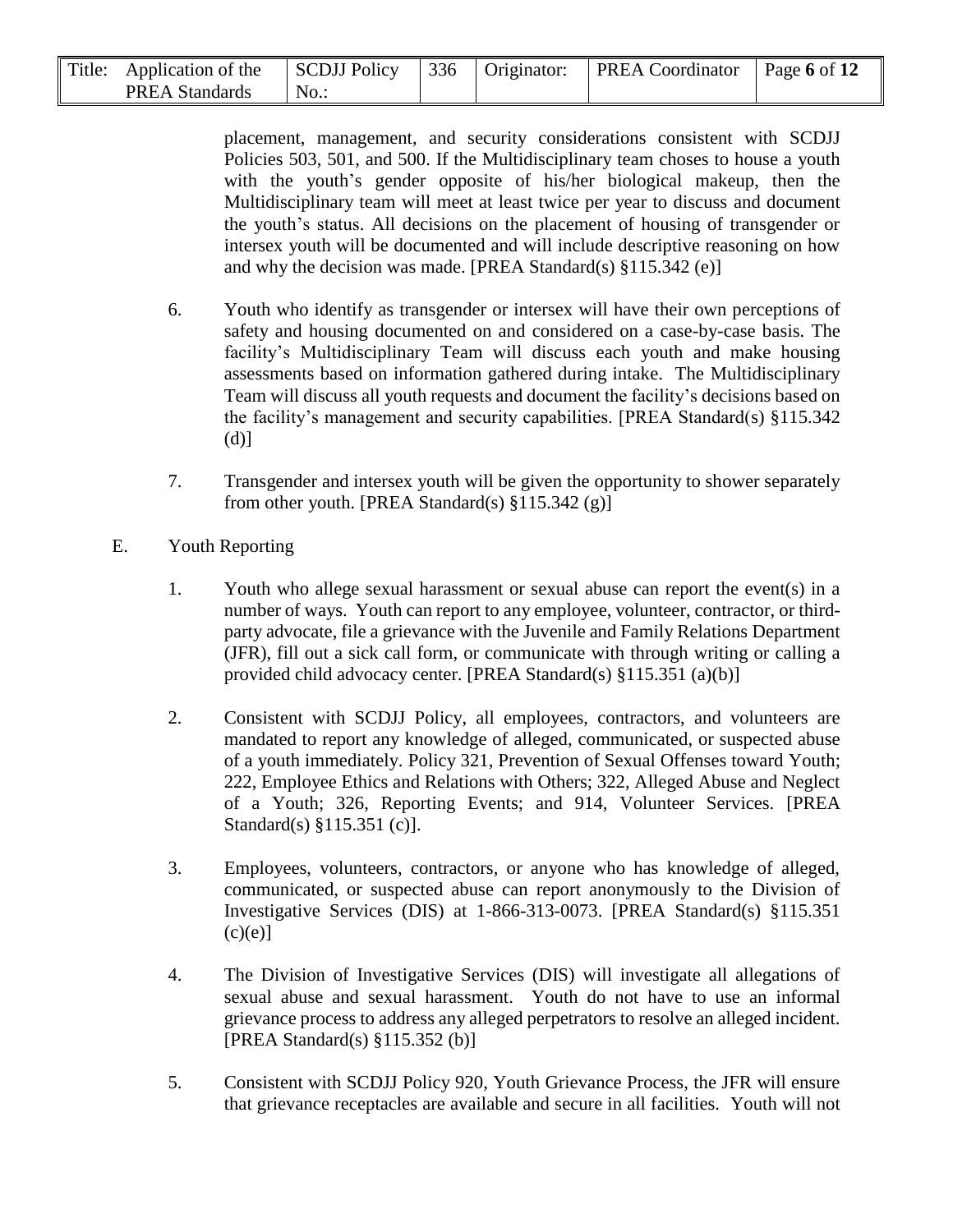| Title: Application of the SCDJJ Policy 336   Originator: PREA Coordinator   Page 7 of 12 |      |  |  |
|------------------------------------------------------------------------------------------|------|--|--|
| <b>PREA Standards</b>                                                                    | No.: |  |  |

be required to give a grievance form to any staff member who is the subject to the complaint. [PREA Standard(s) §115.352 (c)]

- 6. The JFR will notify the youth of the process of the investigation when provided the information from the investigator, consistent with SCDJJ Policy 920, Investigations. The investigator assigned to the allegation will ensure that the JFR coordinator is notified of the administrative investigation and the results within 45 days from receiving the allegation. [PREA Standard(s)  $\S 115.352$  (d)]
- 7. Anyone who has knowledge of the alleged event may also assist the youth with filing a grievance, file a report on behalf of the alleged victim, or file a report themselves. [PREA Standard(s) §115.351 (e)]
- 8. Anyone who willingly files a false statement may be subject to administrative or criminal investigation and discipline consistent with SCDJJ Policy 322, Alleged Abuse and Neglect of a Youth; SCDJJ Policy 328, Investigations; SCDJJ Policy 326, Reporting Events; and SCDJJ Policy 924, Youth Behavior Management – Incentive System and Progressive Discipline. [PREA Standard(s) §115.351 (g)]
- 9. Youth will have access to available outside victim advocates for emotional support. Information for advocacy centers will be provided throughout all SCDJJ facilities and as a part of the youth orientation program in secure confinement centers. [PREA Standard(s) §115.353 (a)]
- 10. Any monitored communications will be expressed to youth and parents prior to authorization for use. [PREA Standard(s) §115.353 (b)]
- 11. SCDJJ will attempt to gain and maintain memoranda of understanding with outside advocacy centers to provide confidential emotional support services related to sexual abuse victims as long as regulatory and/or budgetary constraints permit. [PREA Standard(s) §115.351 (c)]
- 12. Consistent with SCDJJ Policy 918, Youth Rights and Responsibilities, youth will be allowed confidential access to their attorneys or other legal representation and reasonable access to parents or legal guardians. [PREA Standard(s) §115.353 (d)]
- 13. Anyone who suspects, alleges, or has knowledge of sexual abuse of a youth adjudicated to SCDJJ may call the Division of Investigation Services (DIS) hotline at 1-866-313-0073. SCDJJ will publish information regarding how to report on its website at [http://www.state.sc.us/djj/.](http://www.state.sc.us/djj/) [PREA Standard(s) §115.354]
- F. Coordinated Response Following a Youth Report
	- 1. All employees are required to immediately report any knowledge, suspicion, information or allegation of sexual offenses consistent with SCDJJ Policies 321, Prevention of Sexual Offenses towards Youth; 222, Employee Ethics and Relations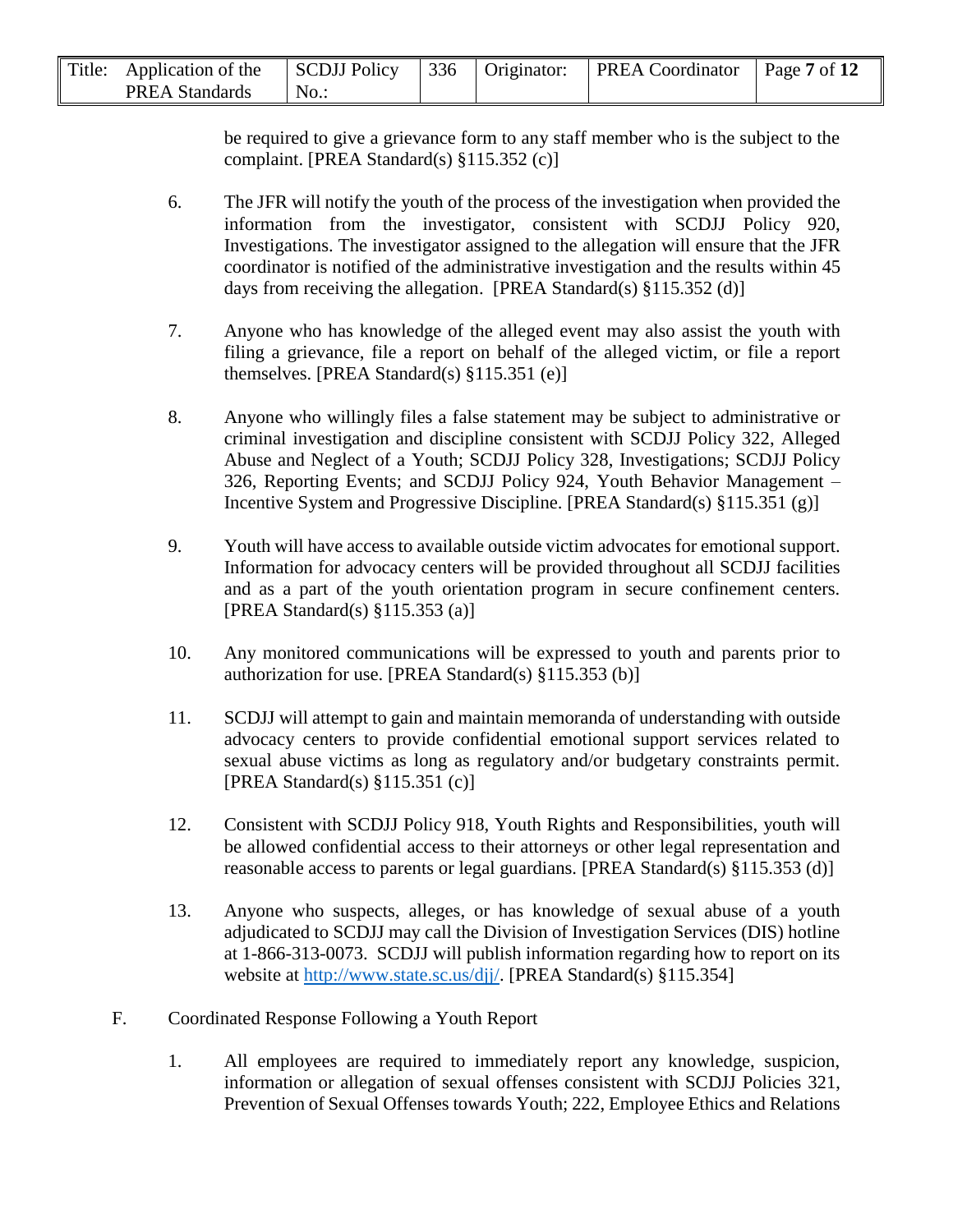| Title: Application of the SCDJJ Policy 336   Originator: PREA Coordinator   Page 8 of 12 |                               |  |  |
|------------------------------------------------------------------------------------------|-------------------------------|--|--|
| <b>PREA Standards</b>                                                                    | $\overline{\phantom{a}}$ No.: |  |  |

with Others; 322, Alleged Abuse and Neglect of a Youth; and 326, Reporting Events [PREA Standard(s) §115.361(a) through (f)]

- 2. All employees are obligated to inform youth of their duty to report sexual abuse and harassment as well as their limits of confidentiality consistent with SCDJJ Policy 322, Alleged Abuse and Neglect of a Youth. [PREA Standard(s) §115.361  $(d)(2)$ ]
- 3. SCDJJ will take immediate action to protect a youth who is at a substantial risk of imminent sexual abuse consistent with SCDJJ Policy 321, Prevention of Sexual Offenses towards Youth [PREA Standard(s) §115.362]
- 4. Any reports or allegations of sexual abuse that occurred while a youth was housed at a facility outside the authority of SCDJJ will be reported to the facility administrator within 72 hours of receiving the allegation and will be documented. [PREA Standard(s) §115.363]
- 5. Upon notification of an allegation of sexual abuse that occurred while a youth was housed at a facility outside the authority of SCDJJ, the SCDJJ Facility Administrator will contact the facility head of the facility where the alleged abuse occurred and will notify the Division of Investigation Services (DIS). This notification will be provided within 72 hours of receiving the report and will be documented and provided to the facility's PbS/PREA Compliance Coordinator [PREA Standard(s) §115.363]
- 6. All employees who are given knowledge of, have suspicion of, have information of, or receive an allegation of sexual abuse will be required to take the actions described in SCDJJ Policy 321, Prevention of Sexual Offenses towards Youth, immediately.
- 7. All SCDJJ facilities will develop a written institutional sexual abuse coordinated response plan that is in accordance with SCDJJ Policy 321, Prevention of Sexual Offenses towards Youth. Each SCDJJ Facility Administrator will ensure the members their Facility's Sexual Assault Response Team are aware of their role(s) and are active participants in the facility's response to allegations of sexual offenses. All facility staff assigned to each facility in any capacity will be informed and/or trained on the facility's coordinated response plan in a timely manner from the date of its publication or update. [PREA Standard(s) §115.365]
- 8. In accordance with SCDJJ Policy 321, Prevention of Sexual Offenses Towards Youth, all Facility Administrators will ensure that all youth, staff, witnesses, and reporters be monitored and protected against retaliation for a minimum of 90 days or while maintained within the same facility. Monitoring will be documented and filed for auditing purposes. [PREA Standard(s) §115.367]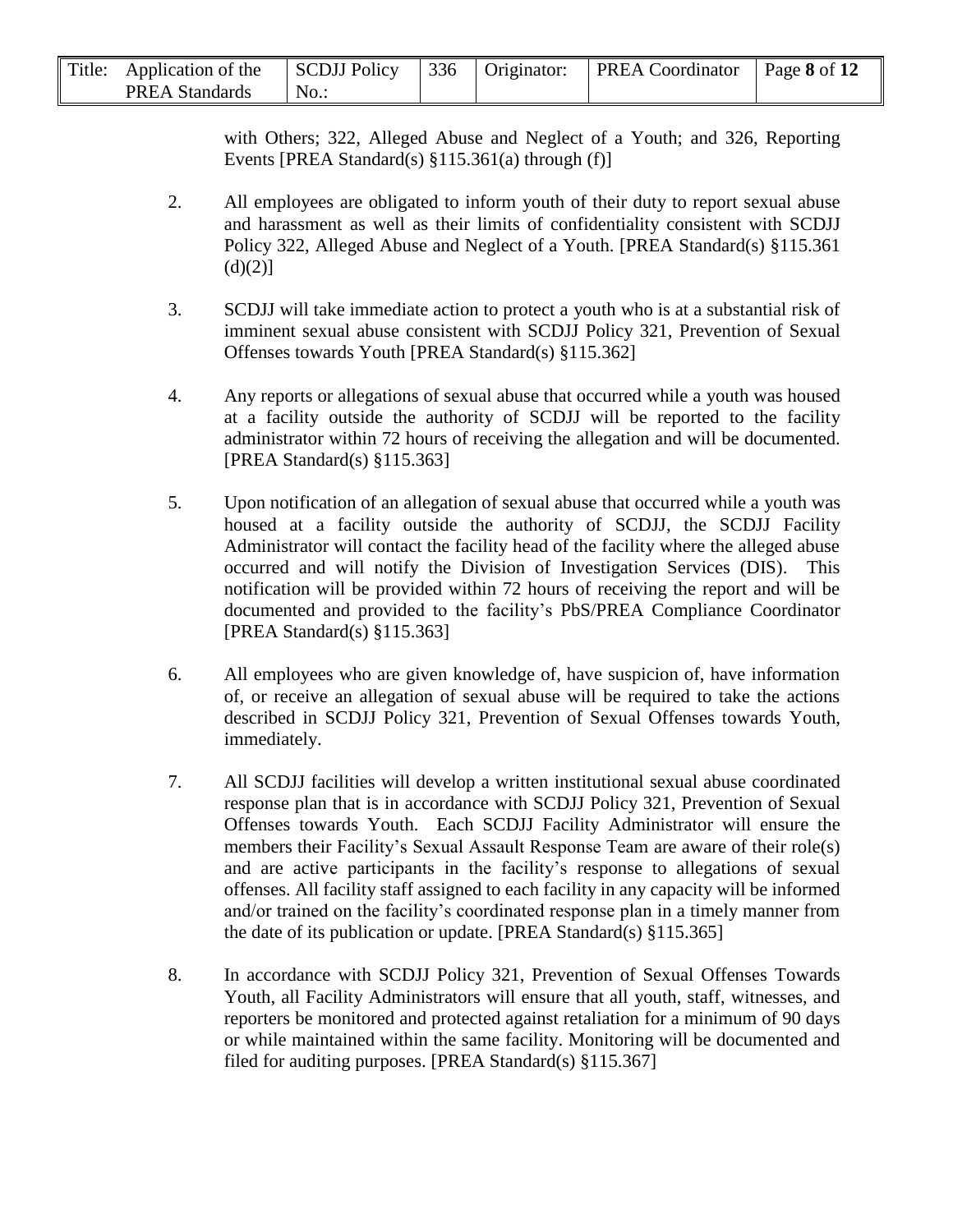| Title: Application of the SCDJJ Policy 336   Originator: PREA Coordinator   Page 9 of 12 |         |  |  |
|------------------------------------------------------------------------------------------|---------|--|--|
| <b>PREA Standards</b>                                                                    | $No.$ : |  |  |

9. Youth housed in segregation for protection purposes will be done so in accordance with SC DJJ Policy 323, Isolation of Youth.

#### G. Investigations

- 1. In accordance with SCDJJ Policies 321, Prevention of Sexual Offenses Towards Youth; 920, Investigations; 322, Alleged Abuse and Neglect of a Youth, and 326, Reporting Events, all allegations of sexual abuse will be investigated, regardless of their sources. The Division of Investigative Services (DIS) will initiate the investigation of an alleged sexual abuse act, staff sexual harassment or staff sexual misconduct to include allegations made on or by contractors and volunteers. The DIS Chief of Investigations will immediately report a staff on youth incident to the South Carolina Law Enforcement Division (SLED), who will determine the investigative process consistent with the memorandum of agreement between SCDJJ and SLED. [PREA Standard(s) §115.376, 115.377]
- 2. SCDJJ will ensure that, following a report, the alleged victim is notified of the outcome of the investigation. When the alleged perpetrator is a staff member, DIS will ensure the alleged victim is notified of the progress of the investigation as specified in PREA Standard §115.373.
- 3. Consistent with SCDJJ Policy 228, Progressive Employee Discipline, the presumptive disciplinary sanction for staff who have engaged in sexual relations with a youth is termination. [PREA Standard(s) §115.376]
- 4. Youth who willingly submit a false report will be subject to discipline consistent with SCDJJ Policies 328, Investigations and 924, Youth Behavior Management – Incentive System and Progressive Discipline. [PREA Standard(s) §115.378]
- 5. Any youth who willingly has a sexual relationship with a staff member, another youth, contractor or a volunteer will be subject to discipline consistent with SCDJJ Policy 924, Youth Behavior Management – Incentive System and Progressive Discipline. [PREA Standard(s) §115.378]
- H. Medical and Health Care
	- 1. Consistent with SCDJJ Policies 321, Prevention of Sexual Offenses towards Youth; 503, Long Term Facility Admissions; 501, Evaluation Center Intake Operational Process, and 500, Detention Center Admissions, youth will be screened for prior sexual abuse, victimization and potential for abusiveness. Results from the screening will be used for physical and mental health evaluations, program inclusion, and housing assignments [PREA Standard(s) §115.381]
	- 2. Medical and mental health practitioners will follow all directives regarding confidentiality as outlined in SCDJJ Policy 124, Confidentiality and Release of Youth information. [PREA Standard(s) §115.381 (d)]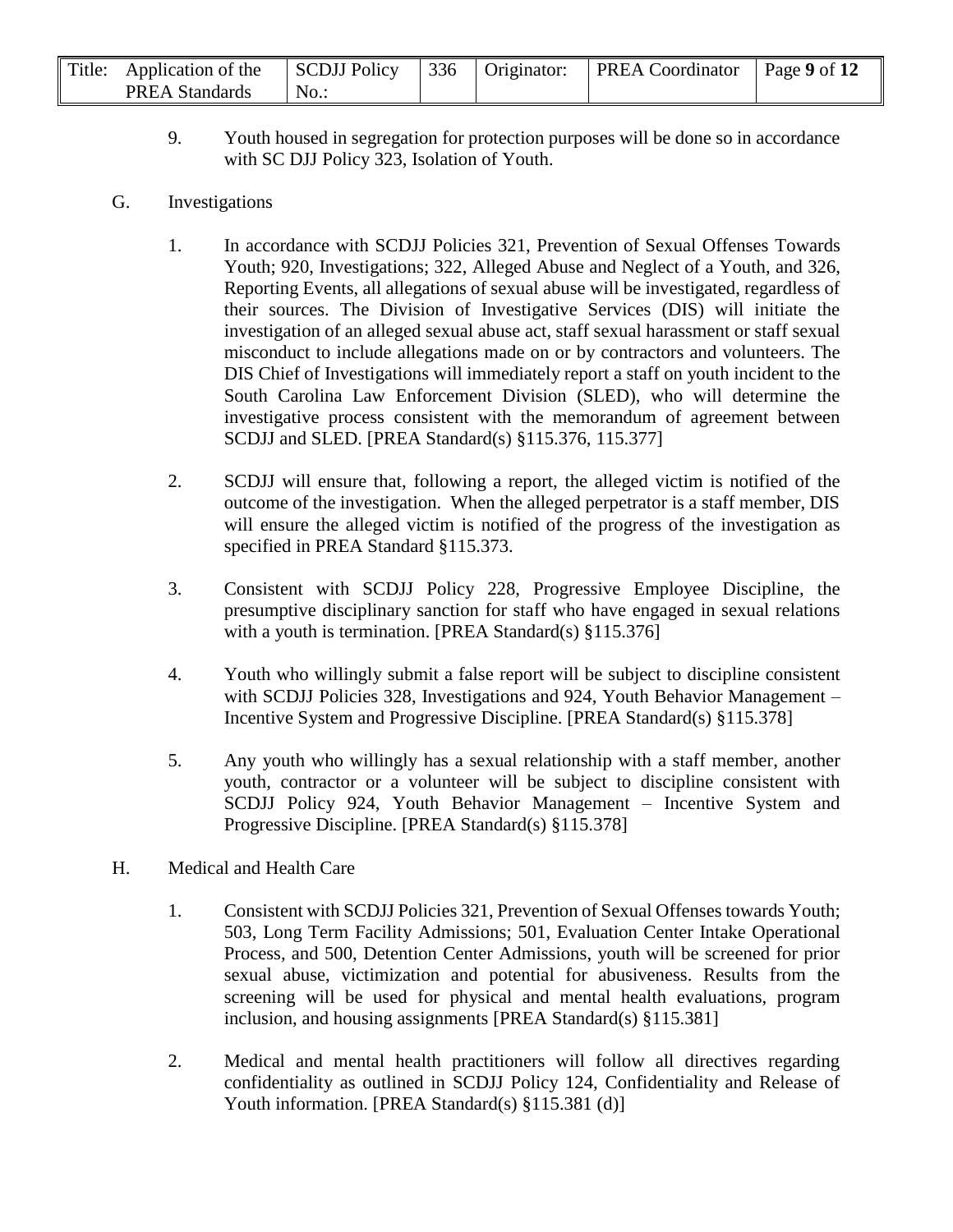| Title: Application of the | SCDJJ Policy |  | 336   Originator:   PREA Coordinator | Page 10 of $12$ |
|---------------------------|--------------|--|--------------------------------------|-----------------|
| <b>PREA Standards</b>     | $No.$ :      |  |                                      |                 |

- 3. Pursuant to South Carolina State Law and SCDJJ Policy 918, Youth Rights and Responsibilities; SCDJJ Policy 601, Scope of Health Services and Responsible Health Authority, and SCDJJ Policy 321, Prevention of Sexual Offenses Towards Youth, all youth will have unimpeded access to emergency medical treatment, crisis intervention services, emergency contraception and sexually transmitted infection prophylaxis without financial cost to the youth. [PREA Standard(s) §115.382]
- 4. Consistent with SCDJJ Policy 918, Youth Rights and Responsibilities and SCDJJ Policy 601, Scope of Health Services and Responsible Health Authority, youth will receive a continuum of care as appropriate for victims of sexual offenses as outlined in SCDJJ policy 911, Clinical Crisis Intervention. [PREA Standard(s) §115.383]
- I. Data Collection and Review
	- 1. In accordance with SCDJJ Policy 321, Prevention of Sexual Offenses towards Youth, SCDJJ will collect data to accurately track all sexual abuse and sexual harassment. This data will be reviewed by the SCDJJ Executive Management Team and all facility level management teams on an annual basis to improve operations and services. [PREA Standard(s) §115.386]
	- 2. All SCDJJ facility Sexual Abuse Response Teams (SARTs) will conduct a sexual abuse incident review within 30 days of receiving a completed investigative report of an allegation of sexual abuse or sexual harassment to determine if changes are necessary and determine the possible causes of the incident. This incident review and its findings will be documented in a standard report and filed with the facilities PbS/PREA Compliance Coordinator and the agency's PREA Standards Manager. All recommended changes to policy, procedures and/or practices will be documented and implemented unless otherwise directed, which will also be documented. [PREA Standard(s) §115.386]
- J. Data collection
	- 1. SCDJJ will report to the Bureau of Justice Statistics, SLED, and any other federal and/or state authority that requires this information annually, all acts of sexual abuse, staff sexual harassment, and staff sexual misconduct with youth as described in SCDJJ Policy 321, Prevention of Sexual Offenses towards Youth, for all its facilities and contracted facilities. [PREA Standard(s) §115.387]
	- 2. Consistent with SCDJJ Policy 321, SCDJJ will collect data that will assist SCDJJ in reducing the risk of sexual abuse and/or sexual activity occurring within SCDJJ facilities. SCDJJ will compile the information that relates to the prevalence of sexual abuse and/or sexual activity within the facilities, including circumstances that contribute to this kind of behavior, in order to provide insight into potential strategies for its reduction or elimination. [PREA Standard(s) §115.387, 115.388]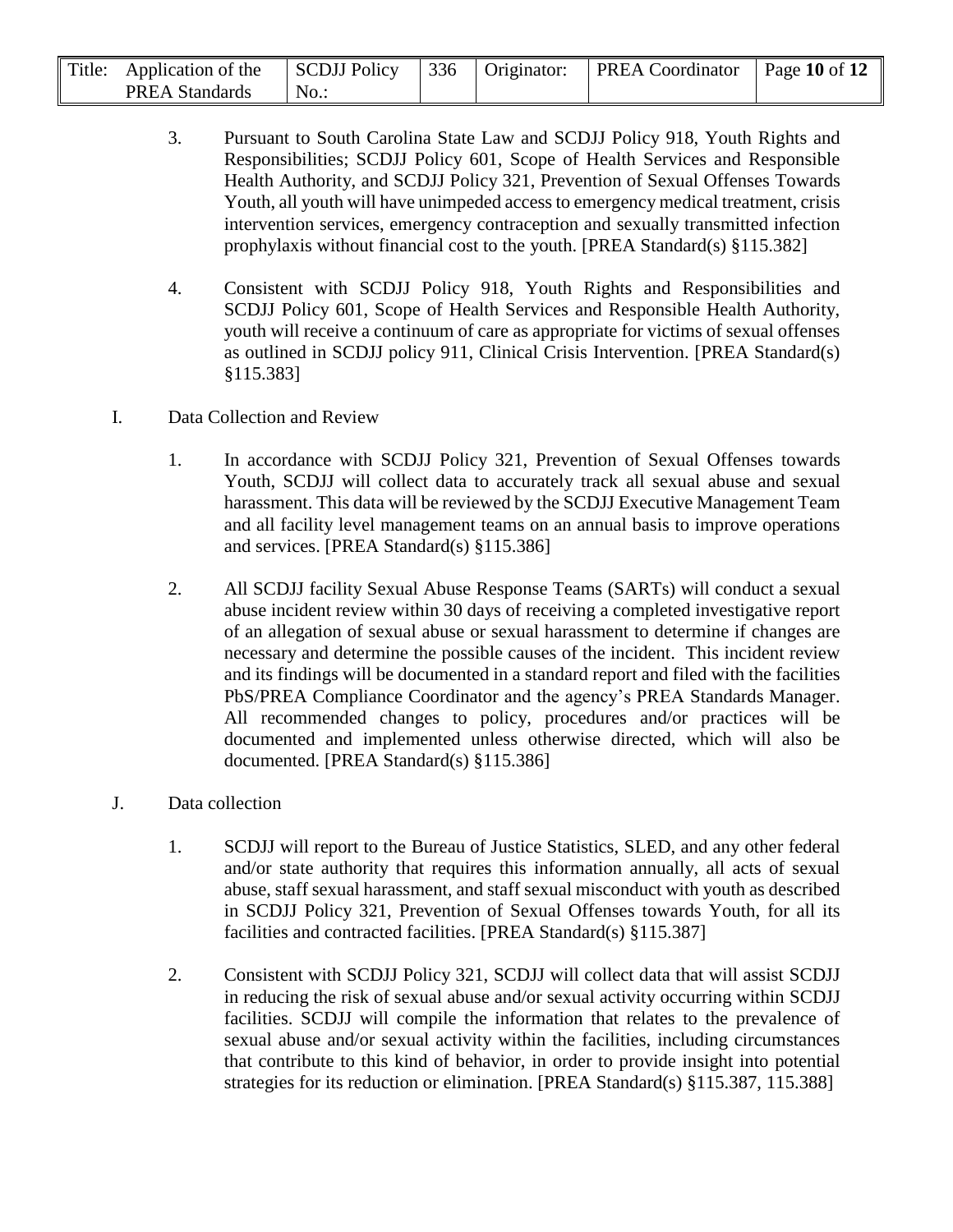| Title: Application of the | SCDJJ Policy |  | 336   Originator:   PREA Coordinator | Page 11 of $12$ |
|---------------------------|--------------|--|--------------------------------------|-----------------|
| <b>PREA Standards</b>     | No.          |  |                                      |                 |

- 3. SCDJJ will maintain data collected in accordance with SCDJJ Policy 123, Retention and Disposition of Departmental Records. [PREA Standard(s) §115.389]
- 4. SCDJJ will publish yearly all aggregated sexual abuse data in accordance with SCDJJ Policy 124, Confidentiality and Release of Youth information. [PREA Standard(s) §115.389 (c)]
- K. Audits

SCDJJ will conduct audits pursuant to PREA Juvenile Facility Standards [PREA Standard(s) §115.393, 115.401, 115.402, 115.403, 115.404, 115.405]

- L. Compliance with the PREA program
	- 1. To ensure effective data collection, measurement, evaluation, process improvement, and reporting on the Agency's performance, all SCDJJ staff are required to fully cooperate with the PREA Program. This includes responding to requests and providing information in timely and accurate manner.
	- 2. All PREA related training and technical assistance will be coordinated and approved by the Agency's Standards Manager.
	- 3. Failure to adhere to the above will result in disciplinary action.

## **RELATED FORMS AND ATTACHMENTS:**

Attachment 321A, General Definitions for PREA Standards

Attachment 321B, Protocol for Alleged Sexual Assault involving Penetration

Form 914F, Volunteer's Certification of Orientation and Agreement

Form 213A, Contractor Conduct Agreement

Form 513A, PREA Unannounced Round Form

Form 312B, Cross-Gender Search Documentation

Form 321A, Sexual Violent Event Checklist

Form 321B, Incident Review Form

Form 321C, Safety Plan for Sexual Abuse and Harassment

Exhibit 321C, Vulnerability to Victimization or Sexual Aggression Screener (VVSAS)

Interpretation /Criteria Guide

Form 321D, Youth Intake Form / Vulnerability to Victimization or Sexual Aggression Screener (VVSAS)

Form 321E, Sexual Orientation, Gender Identity, and Gender Expression (SOGIE) Assessment Form 321F, Transgender/Intersex Declaration of Preference Statement

321G, Facility Housing Determination Form

321H, Facility Housing Re-Assignment/Review Form

Form 336A, PREA Monitoring Form

## **REFERENCED POLICIES:**

914, Volunteer Services